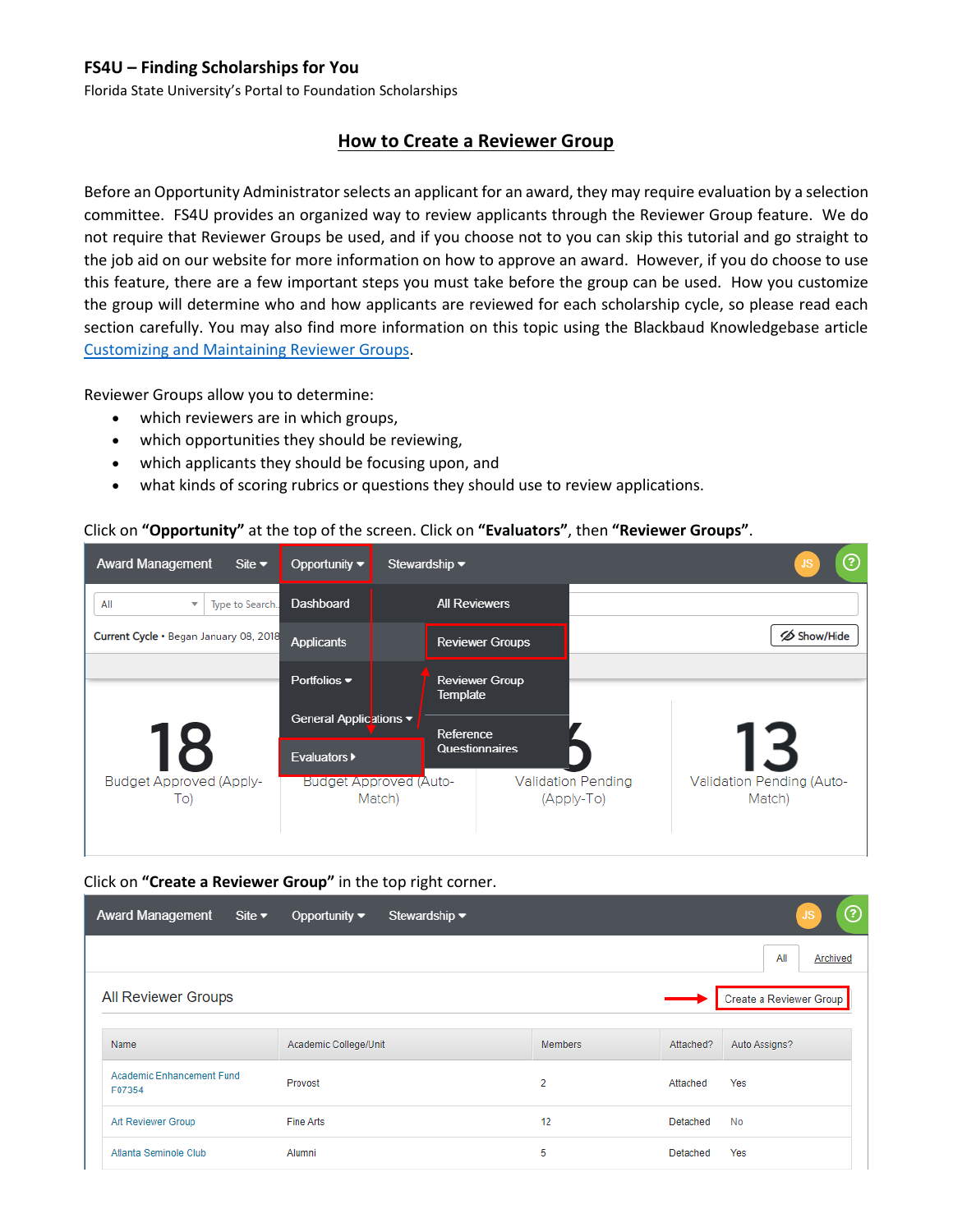Florida State University's Portal to Foundation Scholarships

Enter a name, description of the group and any reviewer notes for the reviews to see. This is a chance to pre-empt any questions your reviewers may have about your process. Reviewers will only see the **"Group Reviewer Note"** information, which is displayed at the top of their rubric scoring screen.

| <b>Award Management</b>                                               | Site $\blacktriangleright$<br>Opportunity $\blacktriangledown$<br>Stewardship v |                |                  |                |                                       |                | ℗<br><b>JS</b>             |
|-----------------------------------------------------------------------|---------------------------------------------------------------------------------|----------------|------------------|----------------|---------------------------------------|----------------|----------------------------|
|                                                                       |                                                                                 | <b>Details</b> | <b>Reviewers</b> | Qualifications | Questions                             | <b>Rubrics</b> | Opportunities              |
| Foundation Test Reviewer Group<br>62<br>Detached                      |                                                                                 |                |                  |                |                                       | Archive        | History                    |
| Name                                                                  | Foundation Test Reviewer Group                                                  |                |                  |                |                                       |                |                            |
| <b>Group Information</b>                                              | $I \equiv \Xi$<br>$\, {\bf B}$                                                  |                |                  |                |                                       | Help           | Edit<br>Preview            |
|                                                                       | *Optional*                                                                      |                |                  |                |                                       |                |                            |
|                                                                       |                                                                                 |                |                  |                |                                       |                |                            |
|                                                                       |                                                                                 |                |                  |                | Example Formatting: *bold*, _italics_ |                | Full Screen                |
| <b>Group Reviewer Note</b><br>Reviewer group specific notes reviewers | - 註 三<br>$\, {\bf B}$<br>$\overline{I}$                                         |                |                  |                |                                       | Help           | Preview<br>Edit            |
| will see.                                                             |                                                                                 |                |                  |                |                                       |                |                            |
|                                                                       |                                                                                 |                |                  |                |                                       |                |                            |
|                                                                       |                                                                                 |                |                  |                |                                       |                |                            |
|                                                                       |                                                                                 |                |                  |                | Example Formatting: *bold*, _italics_ |                | Full Screen $\blacksquare$ |

Make sure to click **"Detach"** in the top right corner of the screen to maintain full control over the unique configurations of your group. Othewise, it will receive the default reviewer note, questions, and rubrics from the Reviewer Group Template.

| <b>Award Management</b>                                          | Site $\blacktriangleright$ | Opportunity $\blacktriangledown$ | Stewardship $\blacktriangledown$ |                  |                |           |                   | ල<br><b>JS</b> |
|------------------------------------------------------------------|----------------------------|----------------------------------|----------------------------------|------------------|----------------|-----------|-------------------|----------------|
|                                                                  |                            |                                  | <b>Details</b>                   | <b>Reviewers</b> | Qualifications | Questions | <b>Rubrics</b>    | Opportunities  |
| Academic Enhancement Fund F07354<br>62<br>Attached<br>---------- |                            |                                  |                                  |                  |                |           | Archive<br>Detach | History        |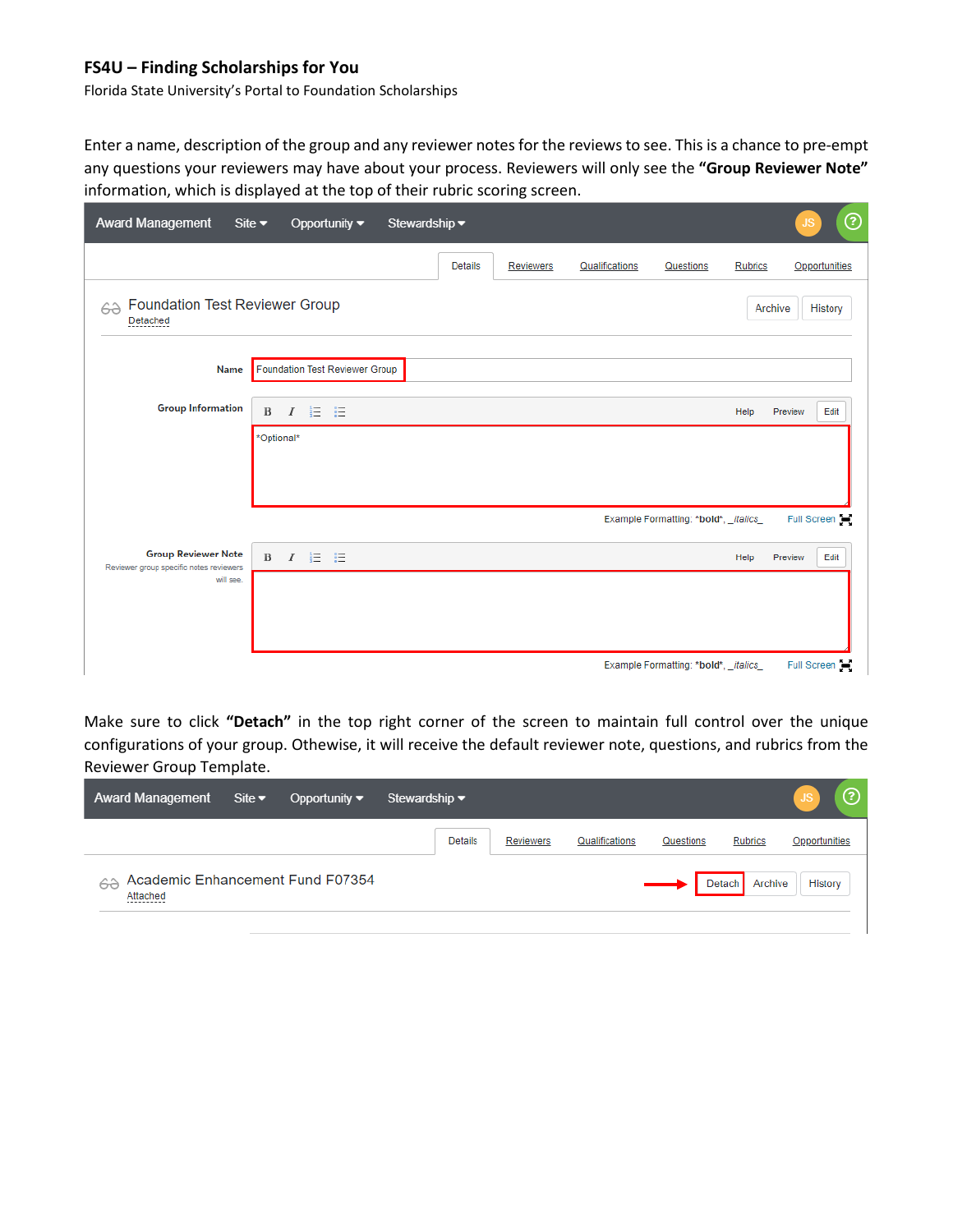Florida State University's Portal to Foundation Scholarships

Check the **"Public"** box if you would like every administrator to be able to assign applications to this group. Otherwise, leave it unchecked and select the **"Academic College/Units"** that should have access.

| <b>Award Management</b>      | Site $\blacktriangledown$<br>Opportunity $\blacktriangledown$<br>Stewardship $\blacktriangledown$ |                     | ⊘ |
|------------------------------|---------------------------------------------------------------------------------------------------|---------------------|---|
|                              | Public $(i)$                                                                                      |                     |   |
| <b>Academic College/Unit</b> | Add Academic College/Unit                                                                         |                     |   |
| Source (i)                   | <b>General Application</b>                                                                        |                     |   |
| Assign Reviews (i)           | At most 1 review per application                                                                  | <b>Update Group</b> |   |
|                              |                                                                                                   |                     |   |

If the opportunities you plan to link to your group are associated with a Conditional Application, and applicants are required to complete it to be considered, choose it in the **"Source"** box above. Otherwise, set this to the General Application. You must have access to or share the same "**Academic College/Unit"** of a Conditional Application to be able to select a source.

If you are manually moving applicants to your reviewers, select **"Manually"** in the **"Assign Reviews"** box below and visit the job aid on our website that provides instructions on how to do that. Otherwise, set this to how many reviews each applicant will receive. Selecting **"at most 1 review per application"** with 2 reviewers will split the applicants in half. For example, if there are 100 applicants and 2 reviewers, each reviewer will have 50 applicants to review. You can reduce the burden of your reviewers by adding more reviewers. Selecting **"at most 2 reviews per application"** with 2 reviewers will assign both reviewers the full list. For example, if there are 100 applicants and 2 reviewers, each reviewer will have 100 applicants to review. Whatever option you select, you must have at least that number of reviewers in the group.

| <b>Award Management</b>                     | Site $\blacktriangleright$<br>Opportunity $\blacktriangledown$<br>Stewardship $\blacktriangleright$                                                                                                                  | ?                   |
|---------------------------------------------|----------------------------------------------------------------------------------------------------------------------------------------------------------------------------------------------------------------------|---------------------|
| Assign Reviews (i)                          | At most 1 review per application                                                                                                                                                                                     |                     |
|                                             | Automatic assignments are processed at regular intervals. Changes might take a few moments to occur. Please note, the system will stop<br>assigning applications after a reviewer has 5000 reviews assigned to them. |                     |
| Only Qualified $(i)$<br><b>Applications</b> |                                                                                                                                                                                                                      |                     |
| Cloning $(i)$                               |                                                                                                                                                                                                                      | <b>Update Group</b> |

If you would like the reviewer group to only be assigned qualified applications (that is, applications which have received at least 1 qualification point), mark the **"Only Qualified Applications"** box. This setting also ensures that only Submitted applications (not Drafted) reach your reviewers.